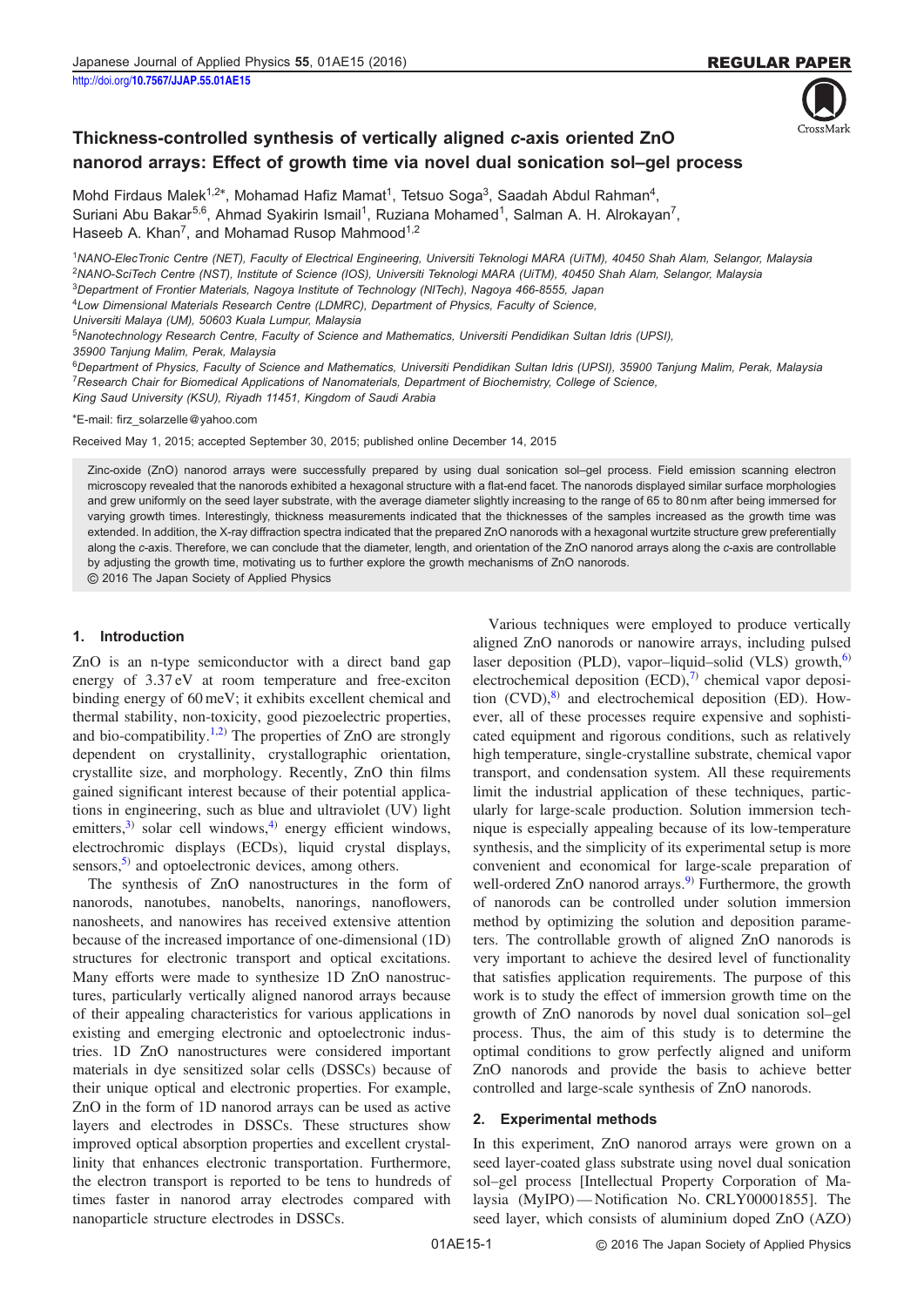

Fig. 1. (Color online) Schematic diagram of ZnO nanorod array preparation procedure at various growth times.

nanoparticles, was deposited on the glass substrates by sol– gel dip coating technique. The details on the AZO seed-layer preparation are described elsewhere.<sup>[10\)](#page-5-0)</sup> ZnO nanorod arrays were grown using aqueous solutions of 0.1 M zinc nitrate hexahydrate  $Zn(NO<sub>3</sub>)<sub>2</sub> \cdot 6H<sub>2</sub>O$ , 0.1 M hexamethylenetetramine  $C_6H_{12}N_4$  (HMT), and 1 mM aluminium nitrate nonahydrate  $Al(NO<sub>3</sub>)<sub>3</sub> \cdot 9H<sub>2</sub>O$ . The reagents were dissolved in a beaker filled with distilled water as a solvent under ultrasonic irradiation using ultrasonic water bath (Hwasin Technology Powersonic 405, 40 kHz). The solution was stirred and aged at room temperature. The resulting solution was poured into a 100 ml container (Schott bottle). The AZO seed layer-coated glass substrates were placed at the bottom of the container. The vessels were sealed and transferred to a water bath instrument for the hydrothermal process. During this process, the temperature was maintained at 95 °C. The immersion time was varied between 5 and 30 min. After being immersed, the vessels were removed from the hot water bath, and the samples were immediately taken out from the containers. The nanostructures deposited on the substrates were rinsed thoroughly with distilled water and annealed in a furnace at 500 °C for 1 h. Selecting zinc nitrate rather than zinc acetate results in the more feasible nucleation of ZnO nanostructures. This phenomenon occurs because precipitation more likely occurs in a solution containing nitrate salts. $^{11)}$  $^{11)}$  $^{11)}$  The corresponding process is shown in Fig. 1. The thin film crystal structure properties and phases of ZnO nanorod arrays were investigated using a PANalytical  $X'$ Pert<sup>3</sup> Powder X-ray diffractometer in a standard  $\theta$ –2 $\theta$  Bragg–Brentano geometry configuration with a monochromatic Cu K $\alpha$  ( $\lambda = 0.154$  nm) radiation. Scan pattern data were collected between 30 and 55° with step lengths of 0.02°. The morphology and topography of nanorod films were characterized using a field emission scanning electron microscope (FESEM; JEOL JSM 7600F) with an electron beam energy acceleration voltage of 4 and 5 kV. The film thickness was measured using a KLA Tencor P-6 profilometer. The sample transmission spectra were determined using a Varian Cary 5000 UV–vis–NIR



Fig. 2. (Color online) XRD patterns of ZnO nanorod arrays prepared at various growth times.

spectrophotometer between 350 and 800 nm at room temperature in air with a data interval of 1 nm.

#### 3. Results and discussion

Growth time is one of prominent processes that affect the structural and crystal orientation properties of ZnO thin film. The crystal structure of the ZnO nanorod arrays thin films was characterized using X-ray diffraction (XRD) measurements. Figure 2 shows the XRD patterns of ZnO nanorod array thin films fabricated for various growth times and the ZnO-based seed layer with an average crystallite size of approximately 20 nm. All the samples exhibit diffraction peaks, which can be indexed as the hexagonal phase ZnO with a wurtzite structure (JCPDS 36-1451). The adhesion of the ZnO nanorod array thin films to the glass substrate was examined by an ordinary tape peel test using 3M Scotch Tape™. None of the films deposited on glass substrates were removed, indicating the strong adherence of the films to the glass substrates. The XRD pattern indicates that mostly four peaks appear at  $2\theta \sim 31.7$ , 34.4, 36.2, and 47.5°, which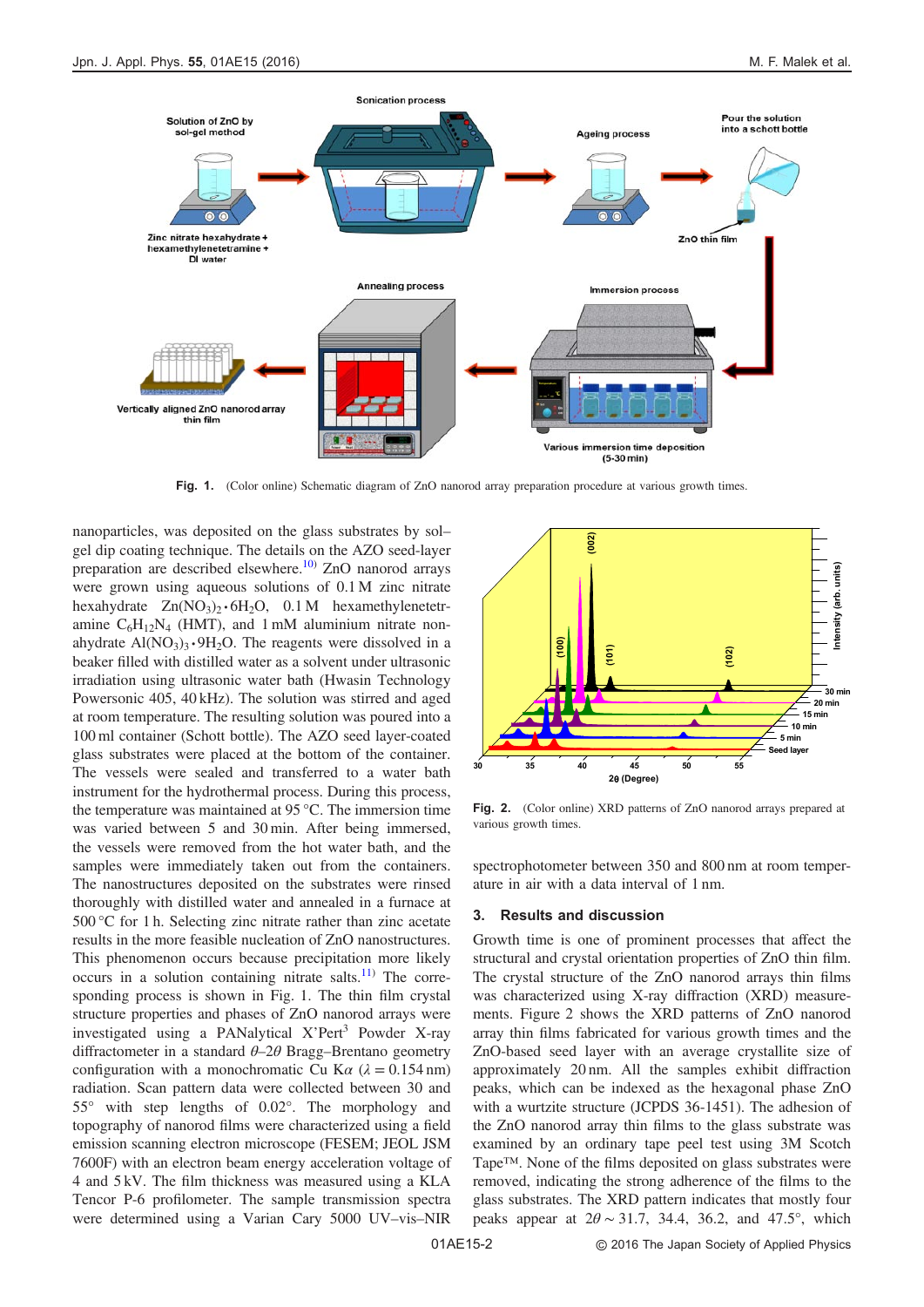

Fig. 3. (Color online) FESEM images of (a) AZO seeded layer thin films and (b) cross-sectional image of AZO seeded layer thin films. ZnO nanorod arrays prepared on AZO seeded layer thin films at various growth times (c) 5, (d) 10, (e) 15, (f) 20, and (g) 30 min. Cross-sectional image of ZnO nanorod arrays growth for (h) 15 min.

correspond to the  $(100)$ ,  $(002)$ ,  $(101)$ , and  $(102)$  crystallographic planes of ZnO, respectively. The XRD peaks of the seed layer are relatively weak compared with that of the prepared ZnO nanorods. Evidently, all of the XRD patterns exhibit the strongest (002) orientation peak centered at 34.4°, yielding the highest intensity compared with other peaks. The intensity of the (002) peak improves as the ZnO nanorod arrays were grown at longer growth times. This result suggests that the growth of ZnO nanorod arrays intensifies with longer growth times, which produces longer nanorods on the seed layer-coated glass substrate. These results verify that these ZnO nanorod thin films possess the highly preferred orientation along the c-axis or perpendicular to the substrate. Meanwhile, other orientation peaks indicate very weak intensities which may be attributed to the imperfect ZnO nanorod array alignment on the substrate.

The morphology and cross-sectional image of the AZO seeded layer thin films for the growth of ZnO nanorods are shown in Figs. 3(a) and 3(b), as previously reported.<sup>[10](#page-5-0))</sup> The AZO seeded layer possesses a crystallite size of approximately 23 nm with a thickness of 135 nm. Figures 3(c)–3(h) illustrate the top and cross-sectional view of the FESEM



Fig. 4. (Color online) Plots of ZnO nanorod arrays thickness (with 135 nm seeded layer) versus growth time.

images of ZnO nanorod array thin films deposited at various growth times. In this experiment, the growth time was between 5 to 30 min. The images clearly indicate that largescale and well-oriented ZnO nanorod array thin films were uniformly and densely deposited on the substrates. The nanorods exhibit a hexagonal shape structure with a flat-top facet. Evidently, the surface morphology of ZnO nanorod thin films immersed for 5 min show aggregated hexagonal grains and more compact structure than other thin films, as shown in Fig. 3(c). This outcome may be attributed to the higher saturation level of  $\text{Zn}^{2+}$  and OH<sup>-</sup> ions, which exceeds supersaturation. Thus, ZnO nuclei are formed on the surface of the seeded layer thin films. Additionally, the growth of the aligned ZnO nanorod arrays is initiated because of nucleation and crystallization growth as temperature increased (above  $85^{\circ}$ C).<sup>[12](#page-5-0))</sup> However, as growth time increased, the film became visibly composed of a large bundle of ZnO nanorods. Most nanorods do not fuse together, resulting in the formation of many unfilled inter-columnar volumes between nanorods. The average diameters of the nanorods in all the samples only exhibit a slight increase ranging from 65 to 80 nm, whereas the morphology remained the same as growth time increased, as observed in Figs.  $3(d)-3(g)$ . The cross-sectional image of the nanorods prepared for 15 min are shown in Fig. 3(h). To investigate growth behavior, the thickness of the nanorod array thin films was measured at different growth times, as presented in Fig. 4. The seed layer used for this experiment has an average thickness of 135 nm. After immersing the ZnO seed-layer in the precursor solution for 5 min, the thickness of the film increased to 236 nm. The samples immersed for 10, 15, 20, and 30 min growth times exhibited average thickness values of 389, 574, 632, and 659 nm, respectively.

Thickness increased with growth time. The thickness variation obtained by the surface profiler is presented in Table I. The lengths of the nanorods increased without significantly affecting the nanorod diameter after being exposed to longer growth time. This result indicates that the thickness of the nanorods along the  $c$ -axis can be obtained by controlling growth time in our novel dual sonication sol– gel process. However, the thickness of the ZnO nanorod tends to saturate above 15 min, which may be attributed to the decrement in  $\text{Zn}^{2+}$  and OH<sup>-</sup> ions with increased growth time.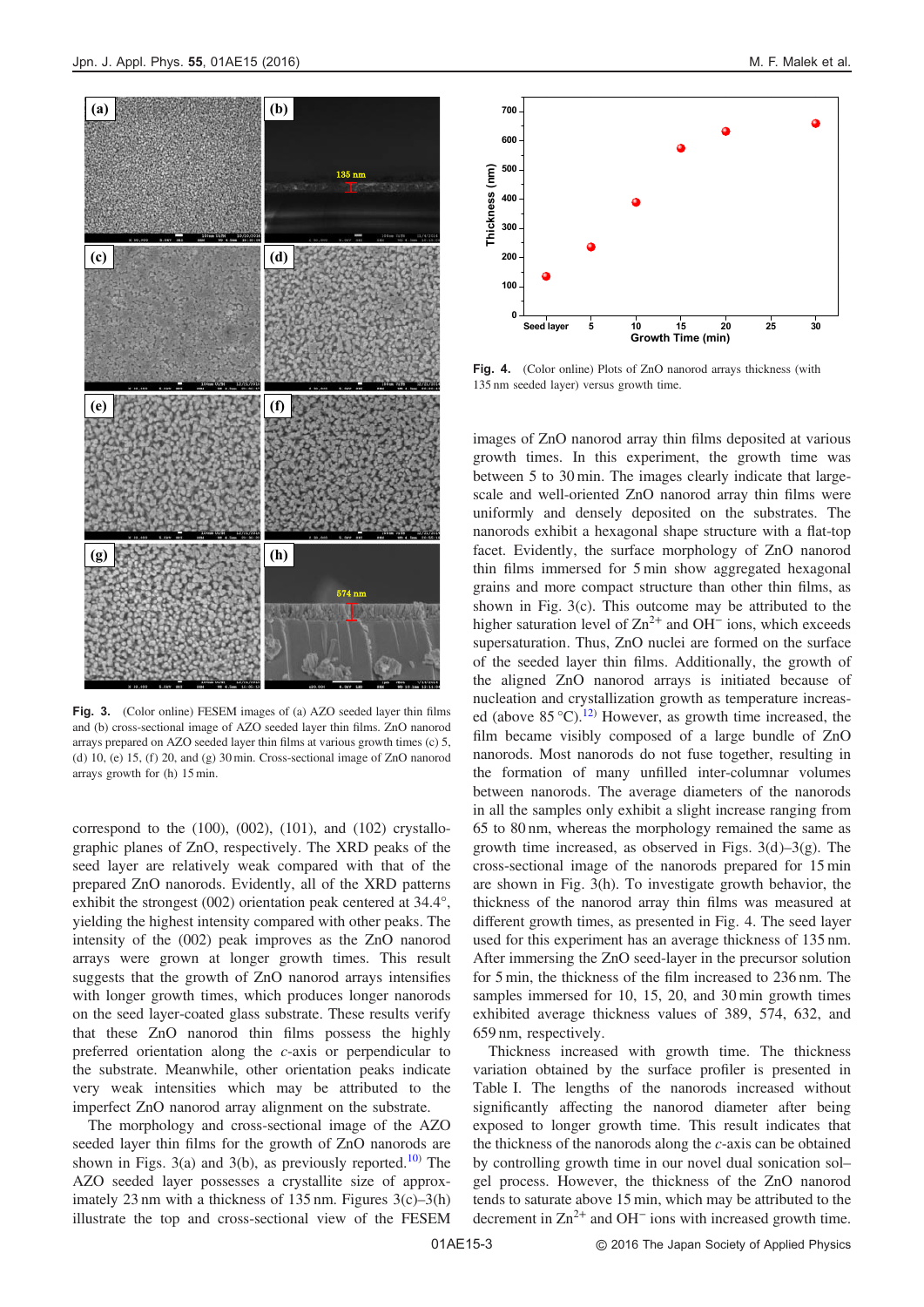Table I. Thicknesses, average transmittance, and porosity of ZnO nanorod array thin films deposited at various growth times.

| Sample         | Growth<br>time, $t$<br>(min) | Length<br>of<br>nanorod,<br>t<br>(nm) | Average<br>diameter of<br>nanorod, d<br>(nm) | ratio | Average<br>Aspect transmittance, Porosity<br>Т<br>$(\%)$ | (%)   |
|----------------|------------------------------|---------------------------------------|----------------------------------------------|-------|----------------------------------------------------------|-------|
| 1              | Seed<br>layer                | 135                                   |                                              |       | 96.65                                                    |       |
| $\overline{2}$ | 5                            | 236                                   | 66                                           | 3.5   | 96.37                                                    |       |
| 3              | 10                           | 389                                   | 70                                           | 5.5   | 95.07                                                    | 57.70 |
| $\overline{4}$ | 15                           | 574                                   | 73                                           | 7.8   | 94.58                                                    | 53.62 |
| 5              | 20                           | 632                                   | 75                                           | 8.4   | 92.53                                                    | 42.19 |
| 6              | 30                           | 659                                   | 77                                           | 8.5   | 92.30                                                    | 41.17 |

Some tilted nanorods were also observed after a longer growth time, which was confirmed by XRD analysis. This finding indicates that the growth of the ZnO nanorod arrays occurs primarily along the c-axis.

Several significant variables, such as the morphology of the seed layer, growth temperature, pH, concentration of solution, and volume of solution, were reported to affect the growth characteristics of the lengths and average diameters of ZnO nanorod arrays. The presence of the ZnO nanocrystal seed layer during the initial stage of the process is crucial because this seed layer provides heterogeneous nucleation sites for ZnO formation. The shape of ZnO nanostructures depends on the growth habit of the hexagonal wurzite structure of ZnO. ZnO consists of polar and non-polar faces. ZnO is a polar crystal. Thus, each Zn atom is tetrahedrally coordinated to four O atoms, and vice versa. The alternating arrangement of  $\text{Zn}^{2+}$  and  $\text{O}^{2-}$  ions along the c-axis yields either positive or negative charges depending on the terminating ions. The growth of the ZnO nanorod arrays was thought to occur through a self-assembly mechanism during the hydrothermal process. Based on these results, a possible growth mechanism of ZnO nanorod array thin film prepared at various growth times using dual sonication sol– gel process is proposed. A schematic illustration of the possible formation mechanism of the ZnO nanorods is depicted in Fig. 5. The formation of ZnO nanorod arrays along the c-axis may be caused by the applied sonication process that disperses and mixes the precursor and the stabilizer very well. The sonication process enhances the crushing rate of the agglomerated zinc nitrate and HMT particles that intensify the physical and chemical reaction activity in the solution. In our proposed growth mechanism,  $\text{Zn}^{2+}$  and OH<sup>-</sup> were produced by the hydrolysis of  $\text{Zn}(\text{NO}_3)_{2}$ and HMT, respectively. The chemical reactions that occurred to yield ZnO nanorods are formulated as follows: $13,14$ )

$$
Zn(NO_3)_2 + C_6H_{12}N_4 \rightarrow [Zn(C_6H_{12}N_4)]^{2+} + 2NO_3^-,\quad (1)
$$

$$
C_6H_{12}N_4 + 6H_2O \leftrightarrow 4NH_3 + 6CH_2O,
$$
 (2)

$$
NH_3 + H_2O \leftrightarrow NH_4^+ + OH^-, \tag{3}
$$

$$
C_6H_{12}N_4 + Zn^+ \to [Zn(C_6H_{12}N_4)]^{2+},\tag{4}
$$

$$
Zn^{2+} + 4OH^{-} \to Zn(OH)_{4}^{2-},
$$
 (5)

$$
[Zn(C_6H_{12}N_4)]^{2+} + 2OH^- \rightarrow ZnO + H_2O + C_6H_{12}N_4, (6)
$$

$$
Zn^{2+} + 2OH^- \leftrightarrow ZnO + H_2O,
$$
 (7)



Fig. 5. (Color online) A proposed mechanism for ZnO nanorod arrays along the c-axis orientation.

**Glass substrate**

**Seed layer**

**ZnO nanorod**

$$
Zn^{2+} + 2OH^- \leftrightarrow Zn(OH)_2 \leftrightarrow ZnO + H_2O. \tag{8}
$$

The formation of the ZnO nanorod arrays was facilitated by the HMT. The HMT disintegrated into formaldehyde  $(CH_2O)$ and ammonia (NH3), which act as a pH buffer and as an OH<sup>−</sup> ion supplier, respectively. The deposition temperature in these reactions must be sufficiently high to cause the decomposition of HMT to supply enough hydroxyl ions for the formation of ZnO nanorods, as described in Eqs. (2) and (3). Based on the above reaction, the HMT, which is a nonionic ligand, facilitates the oriented growth and reduces agglomeration when HMT is being attached to  $\text{Zn}^{2+}$  ions, thus slowing down the formation of ZnO nanorod arrays. Although HMT hinders the growth of the six prismatic nonpolar (0110) planes of wurtzite ZnO crystals, HMT still allows the growth of the structure along the polar  $c$ -axis  $(0001)$  plane orientation.<sup>[15\)](#page-5-0)</sup> Furthermore, the chelation of HMT on the non-polar surfaces of the nanorods prevents radial growth because HMT inhibits the adsorption of  $\text{Zn}^{2+}$ ions. During the growth of ZnO nanorods, the concentration of OH<sup>−</sup> anions becomes a very dominant factor. Thus, C6H12N4, which supplies OH<sup>−</sup> anions, plays a key role in the growth of ZnO nanorods. With a sufficient quantity of OH<sup>−</sup>, the hydrothermal solution achieves supersaturation and the Zn2+ ions react with OH<sup>−</sup> to form ZnO nuclei on the seed layer surface, thus initiating the growth of ZnO nanorods, as indicated in Eqs. (7) and (8). The following reactions are pivotal in the formation of ZnO nanorod arrays under such conditions. The growth of aligned ZnO nanorods is greatly

or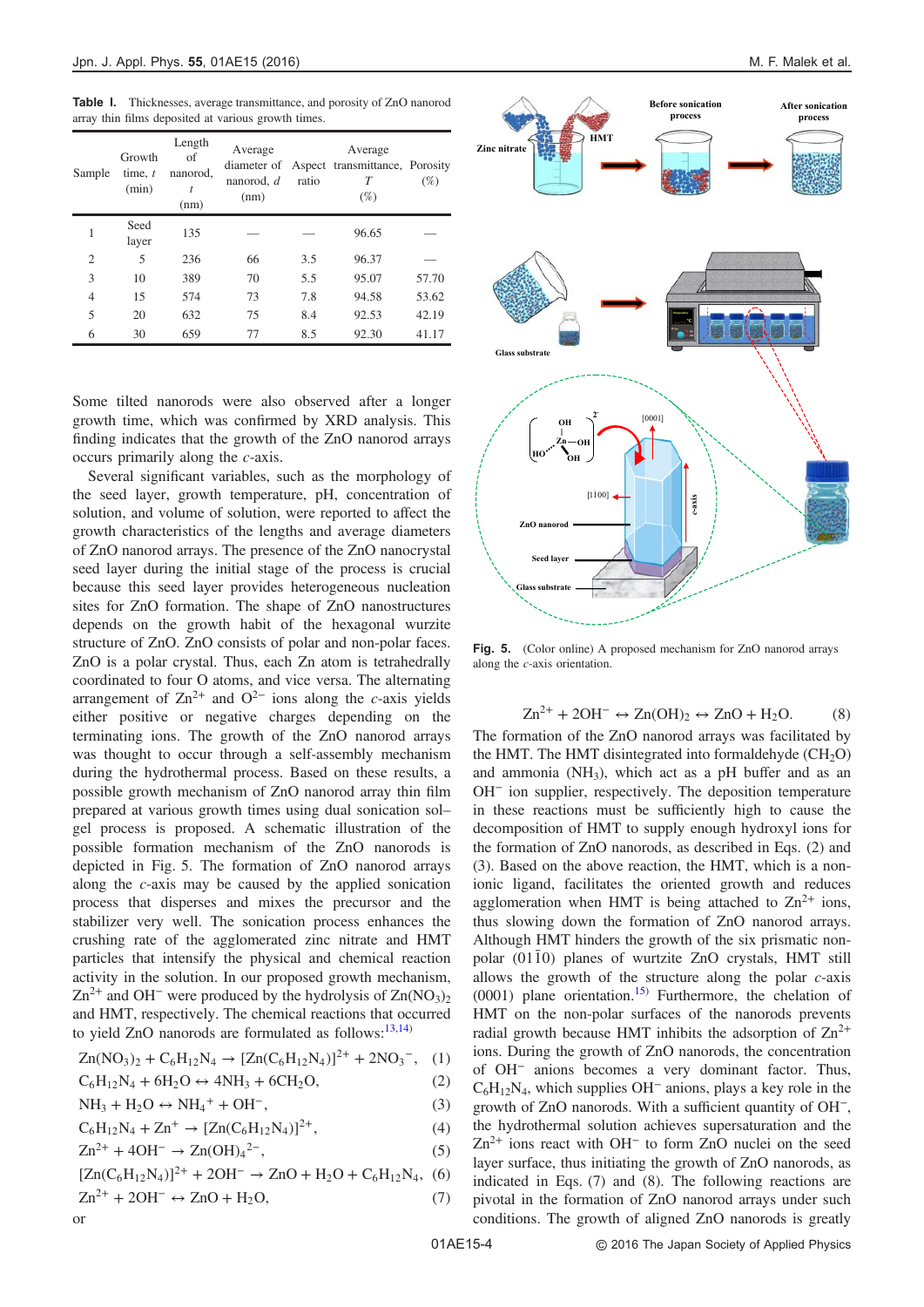influenced by the seeded layer. The seeded layer facilitates the growth of ZnO nanorods in a vertical direction towards the substrate because of the high c-axis orientation of the nanorods. The exposed basal planes of hexagonal rods are polar and have relatively high surface energy. As a result, the polar top planes attract more ion species, causing the faster growth rate. Thus, the vertically aligned ZnO nanorods emerge from the substrate. As mentioned earlier, it is reasonable to expect that ZnO nanorods orientation is determined by the nucleation and growth of the seed layer through the fastest growth direction. This notion suggested that the heterogeneous nucleation may be better than the homogeneous nucleation because of higher energetic reaction. Generally, the heterogeneous nucleation on a seed-layer surface occurs more easily than the homogenous nuclea-tion.<sup>[16\)](#page-5-0)</sup> The reason can be attributed to lower nucleation energy barrier and easier heterogeneous nucleation process because of the almost negligible lattice mismatch between the nanorods and the seed layer.<sup>[17,18](#page-5-0))</sup> Additionally, the uniform surface roughness of the ZnO seed layer can provide more nucleation sites and restrict the disorder migration of nucleation sites, resulting in the growth of high-quality aligned nanorod arrays on the substrates. The top surfaces are Zn-terminated (0001) and catalytically active, whereas the bottom surfaces are O-terminated  $(000\bar{1})$  and chemically inert. The formed  $Zn[(OH)_4]^2$ <sup>-</sup> ions will directly transfer to the top of ZnO nanorod because of the high chemical activity. The growth process is facilitated by the tetrahedral structure of the  $Zn[(OH)_4]^2$ <sup>-</sup> ions, which fits well with the (0001) polyhedral surface. The spatial resonance increases the growth in this direction more than that in another faces. Generally, the final morphology of ZnO crystals is determined by the slowest growing planes. In the immersion preparation of the ZnO system, growth velocity  $(v)$  of different index planes is described as follows:  $v_{(0001)}$  >  $v_{(10\bar{1}I)} > v_{(10\bar{1}0)} > v_{(10\bar{1}I)} > v_{(000\bar{1})}$ . Thus, the rapid growth of the ZnO nanorod arrays will mostly occur along the c-axis because of the highest growth rate and velocity in the (0001) direction. Hence, the rod-type morphology is frequently obtained. The  $Zn^{2+}$  and OH<sup>-</sup> ions will be continuously attached one after the other, producing ZnO nanorods that are vertically aligned against the substrate. The formation of the c-axis should be more efficient because of the higher (002) orientation in the seeded layer.

The optical properties of ZnO nanorods are determined using UV–vis–NIR spectrophotometer measurements between 350 and 800 nm at room temperature. Figure 6 illustrates the transmittance spectra of the ZnO nanorod arrays thin film immersed at various growth times. In all cases, the films were transparent, which is defined as above 90% in the visible range. The absorption edges are below 400 nm. This outcome is attributed to the intrinsic ZnO band gap because of the electron transitions from the valence band to the conduction band. The variation in the absorption edges might be caused by the difference in particles size, which has been widely reported in the literature.<sup>[20](#page-5-0)–[23\)](#page-5-0)</sup> Additionally, this shifting may be also attributed to the internal stress produced in the film and the light scattering effects in the films caused by the random distribution of the nanorod arrays.<sup>[24\)](#page-5-0)</sup> The variation in film thicknesses, which slightly depends on growth time, impedes the transmittance when immersion



Fig. 6. (Color online) Transmittance spectra of ZnO nanorod arrays prepared at various growth times.

times increase. The highest transmittance was recorded for the seed layer sample with an average transmittance of 96.65% between 400 and 800 nm in the visible region, whereas the lowest transmittance was obtained for the sample immersed at 30 min with an average transmittance of 92.30% on the same wavelength. This result is shown in Table I. Meanwhile, the porosity estimation of the ZnO nanorod array thin films was investigated using the Lorentz–Lorentz equation below:[25](#page-5-0),[26\)](#page-5-0)

$$
\text{Porosity} = 1 - \left[ \frac{\left[ (n_{\text{f}}^2 - 1)/(n_{\text{f}}^2 + 2) \right]}{\left[ (n_{\text{s}}^2 - 1)/(n_{\text{s}}^2 + 2) \right]} \right],\tag{9}
$$

where  $n_f$  is the refractive index of the porous ZnO films and  $n<sub>s</sub>$  is the refractive index of the ZnO skeleton, which is widely accepted as  $2.2^{7}$  Index of refraction  $n_f$  at different wavelengths was calculated using the envelope curve for transmittance maxima ( $T_{\text{max}}$ ) and transmittance minima ( $T_{\text{min}}$ ) in the transmission spectra.<sup>[28](#page-5-0))</sup> The refractive index is given by the following expressions:

$$
n_{\rm f} = [N + (N^2 - s^2)^{1/2}]^{1/2},\tag{10}
$$

$$
N = \frac{2s}{T_m} - \left(\frac{s^2 + 1}{2}\right).
$$
 (11)

 $T<sub>m</sub>$  is the envelope function of the  $T<sub>max</sub>$  and  $T<sub>min</sub>$ , whereas s is the refractive index of the substrate.  $T<sub>m</sub>$  is obtained by considering the average of the transmittance data from the transparent region or the region where  $\alpha$  is close to 0, which is between the 400 and 800 nm wavelength. $^{29}$  The calculated porosity values for all films are summarized in Table I. The table indicates that the porosity of the ZnO nanorod array thin films tend to decrease with growth time. This outcome may be attributed to the increment in thickness formation of non-uniform micropores and nanopores in the ZnO crystallite structure, which is common for thin films prepared by sol–gel method.[29](#page-5-0))

## 4. Conclusions

ZnO nanorod structures were successfully prepared on a glass substrate coated with a ZAO seed layer using a novel dual sonication sol–gel process at various immersion times ranging from 5 to 30 min. The diameter of the prepared ZnO nanorods increased from 65 to 80 nm as the growth time increased. The thickness of the nanorods also increased with